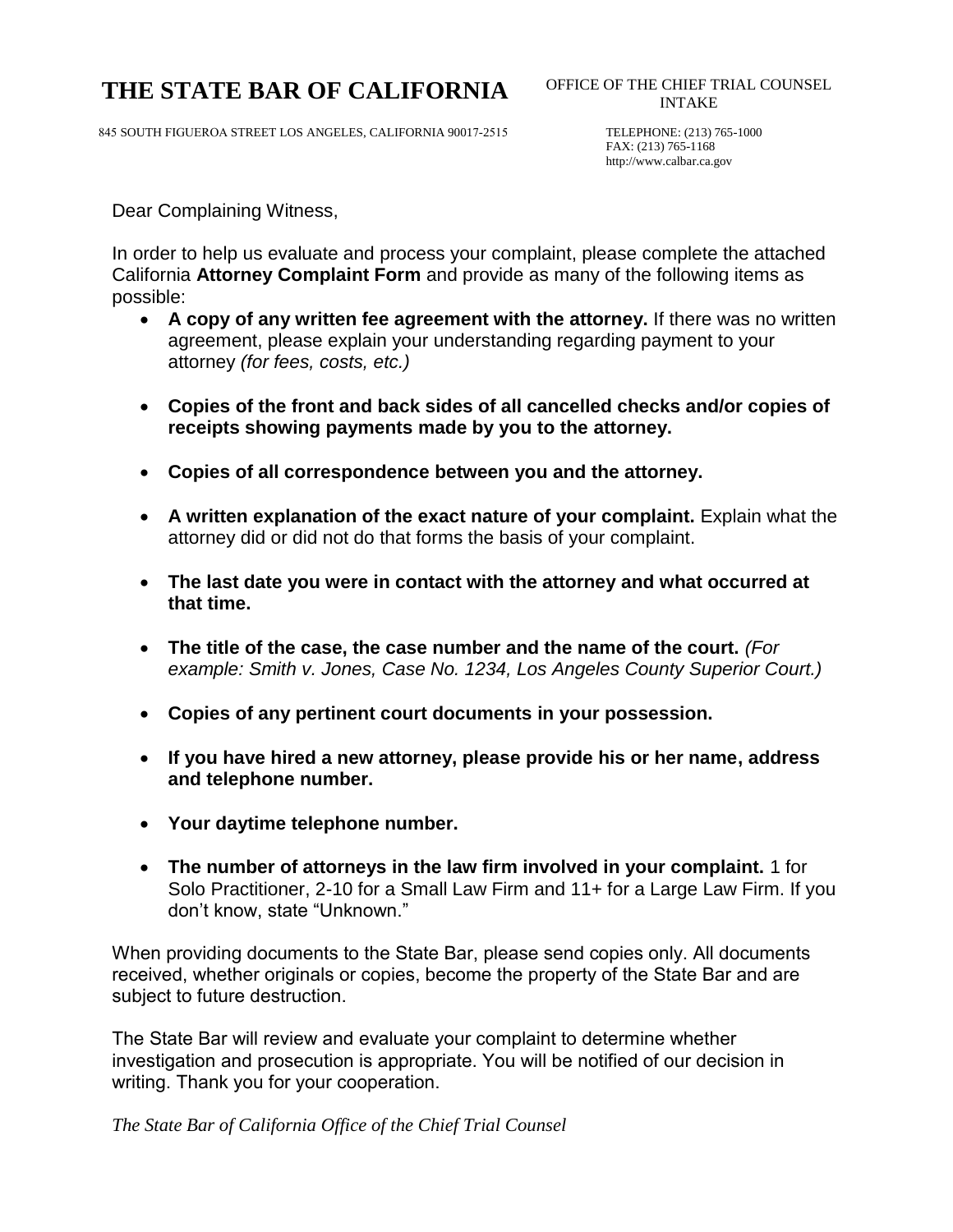### **THE STATE BAR OF CALIFORNIA** *Instructions for Filing a Complaint Against a California Attorney*

Fill out all spaces on the **California Attorney Complaint Form** completely. Provide your name, address, zip code and telephone numbers (work and home).

Please mail, do not fax, your complaint form to the Office of the Chief Trial Counsel/Intake, State Bar of California, 845 South Figueroa Street, Los Angeles, California 90017-2515.

Be sure to give the full and complete name of the attorney you are complaining about. Also, provide his address and telephone number. If you wish to complain about more than one attorney, use a separate form for each attorney. If any of the blank spaces do not apply to your case, write N/A (Not Applicable). Be sure to date and sign the form.

Please note #7 on the form and answer if known. If you do not know, state "Unknown."

On a separate sheet of paper, tell us about your complaint against the attorney. We also need to know the background of your case:

- What type of case is it?
- When did you hire the attorney?
- How did you choose the attorney?
- When did you meet the attorney?
- · What was your agreement?
- · Was the agreement verbal or in writing?
- Other pertinent information?
- · Tell us in your own words what has happened so far in this case.

### **Some Things You Should Know**

The Office of the Chief Trial Counsel (OCTC) reviews complaints of unethical conduct by attorneys licensed to practice in California. Should OCTC prosecute allegations contained in your complaint, you may be required to testify before the State Bar Court in order to prove charges against the attorney(s) involved. Below is a list of what the State Bar can and cannot do when it considers a complaint against an attorney:

- The State Bar can discipline or recommend that an attorney be disciplined only for a violation of the State Bar Act or the Rules of Professional Conduct.
- · The State Bar cannot advise or otherwise help you in any matters connected with your complaint or in any other dispute in which you may be involved. For example, it cannot decide whether an attorney's particular fee is reasonable. Attorney fees are not reimbursable simply because you are dissatisfied with the services of your attorney or because the work was not completed. Some local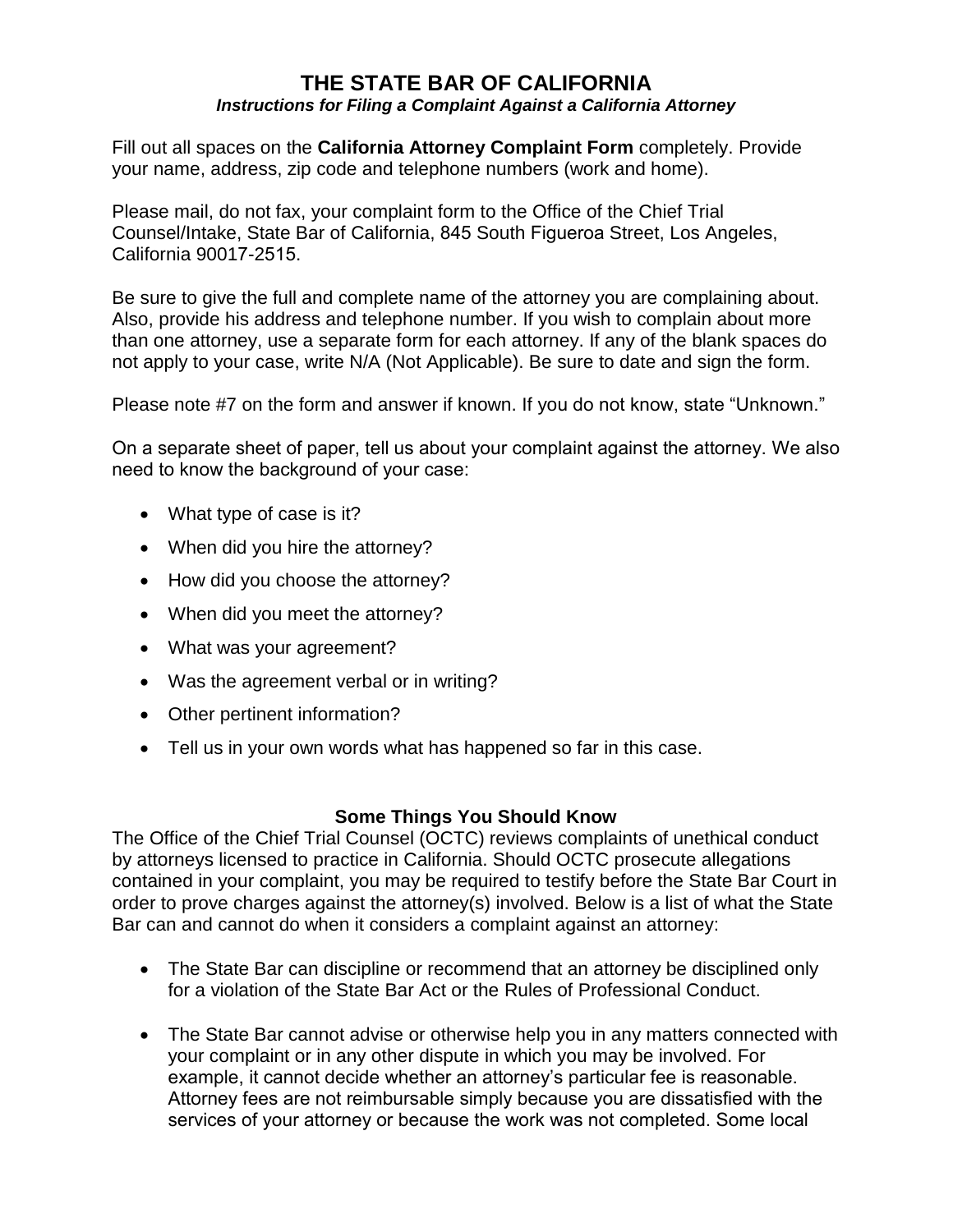Bar Associations have a Fee Arbitration Committee. The State Bar's Fee Arbitration program is available should your local bar association not provide fee arbitration. Attorneys are required to participate in fee arbitration initiated by their clients, and fee arbitration is an informal, confidential and lower cost forum for resolving fee disputes between lawyers and their clients.

- · The State Bar cannot give you the name of a particular attorney to help you. If you do not have an attorney and wish to hire one, contact a Lawyer Referral Service in your area. The State Bar pamphlet *"How Can I Find & Hire the Right Lawyer"* is available on the State Bar's Web site, www.calbar.ca.gov (go to Consumer Pamphlets).
- · The law limits the authority of the State Bar. It cannot act as your lawyer. For example, it cannot give you legal advice, or perform any other legal services for you (such as pursuing damages or other legal action against the attorney(s) involved in your complaint). You may have legal remedies available to you but the State Bar cannot advise you what your rights are in a given situation or what you should do. The State Bar is not a court that can provide civil remedies to you.
- · If the State Bar files charges in the State Bar Court and obtains an order of discipline, additional remedies such as restitution also may be ordered. In addition, the State Bar has a Client Security Fund (CSF), which reimburses specific monetary loss. Reimbursement covers the loss of money or property resulting from lawyer dishonesty (but not simply because the lawyer acted incompetently, committed malpractice or failed to take certain actions). To qualify for CSF reimbursement, you must be able to show that the money or property actually came into the lawyer's possession and that the loss was caused by the lawyer's dishonest conduct. For example, the types of dishonest conduct that may lead to reimbursement from CSF are theft or embezzlement, failure to refund advanced attorney fees where the lawyer performed no services, the borrowing of money from a client without intention to repay the money, obtaining money or property from a client by representing that it would be used for investment purposes when no investment is made, and an act of intentional dishonesty or deceit that directly leads to the loss of money or property that actually came into the lawyer's possession. CSF cannot process applications for reimbursement until final discipline has been ordered against the attorney by the California Supreme Court.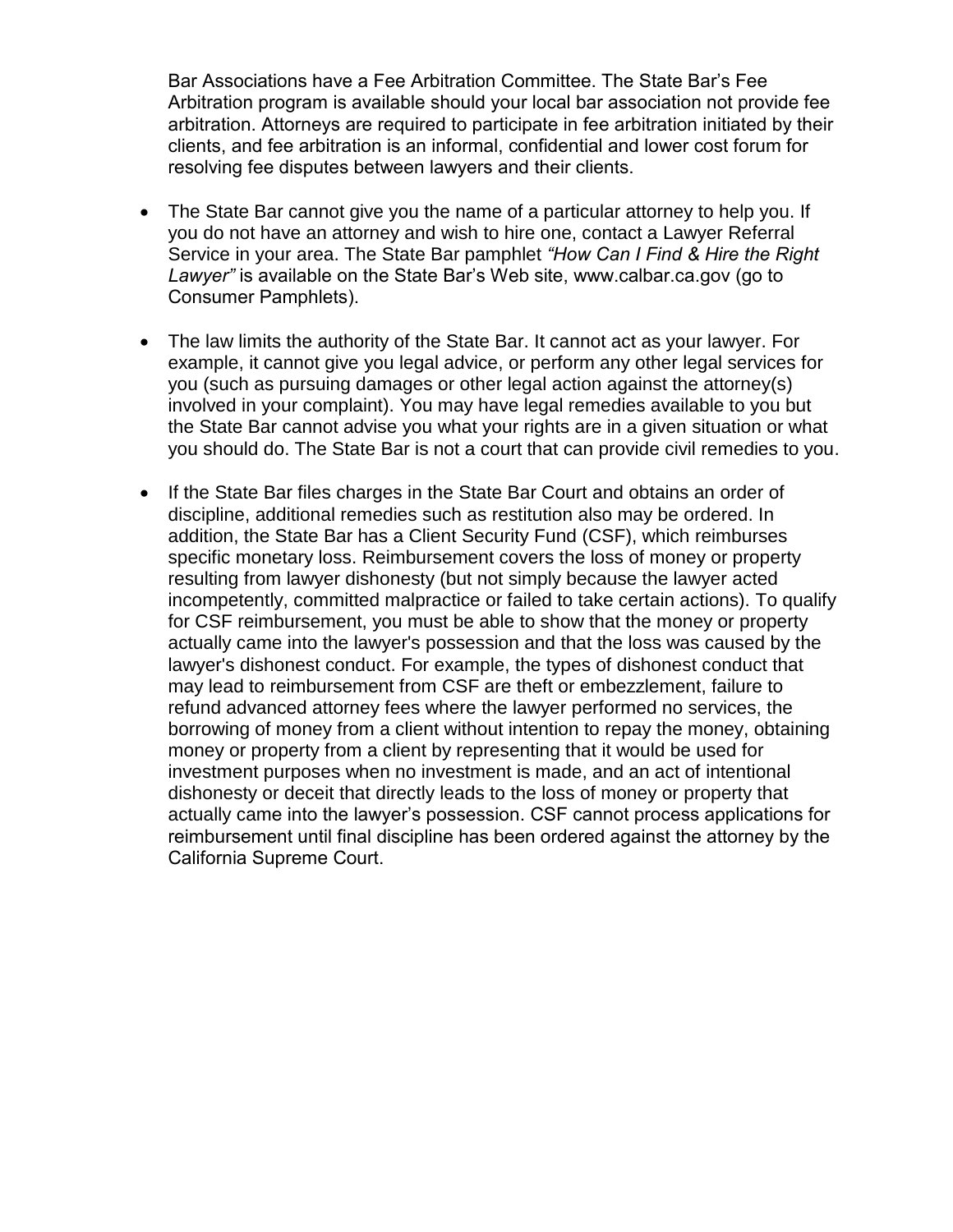## **THE STATE BAR OF CALIFORNIA CALIFORNIA ATTORNEY COMPLAINT FORM**

Read instructions before filling in this form.

#### **Date:**

#### **(1) Your contact information:**

| Your name:                   |      |      |
|------------------------------|------|------|
| Your address:                |      |      |
| Your city, state & zip code: |      |      |
| Your email address:          |      |      |
| Your telephone numbers:      |      |      |
| Home                         | Work | Cell |
|                              |      |      |

**(2) Attorney's contact information:** Please provide the name, address and telephone number of the attorney(s) you are complaining about. (NOTE: If you are complaining about more than one attorney, include the information requested in items #2 through #7 for each attorney. Use separate sheets if necessary.

| Attorney's name:                   |  |  |  |
|------------------------------------|--|--|--|
| Attorney's address:                |  |  |  |
| Attorney's city, state & zip code: |  |  |  |

| Attorney's telephone number: |  |  |
|------------------------------|--|--|
|------------------------------|--|--|

**(3)** Have you or a member of your family complained about this attorney(s) previously?  $Yes \bigcirc$  No  $\bigcirc$ 

If "Yes", please state to whom the previous complaint was made, approximate date of complaint and disposition.

| (4) Did you employ the attorney? Yes $\bigcirc$ |  | No |
|-------------------------------------------------|--|----|
|-------------------------------------------------|--|----|

| If "Yes," give the approximate date you employed the attorney(s) and the |  |
|--------------------------------------------------------------------------|--|
| amount, if any, paid to the attorney(s).                                 |  |

Date employed: Amount paid (if any): \$

If "No," what is your connection with the attorney(s)? Explain briefly.